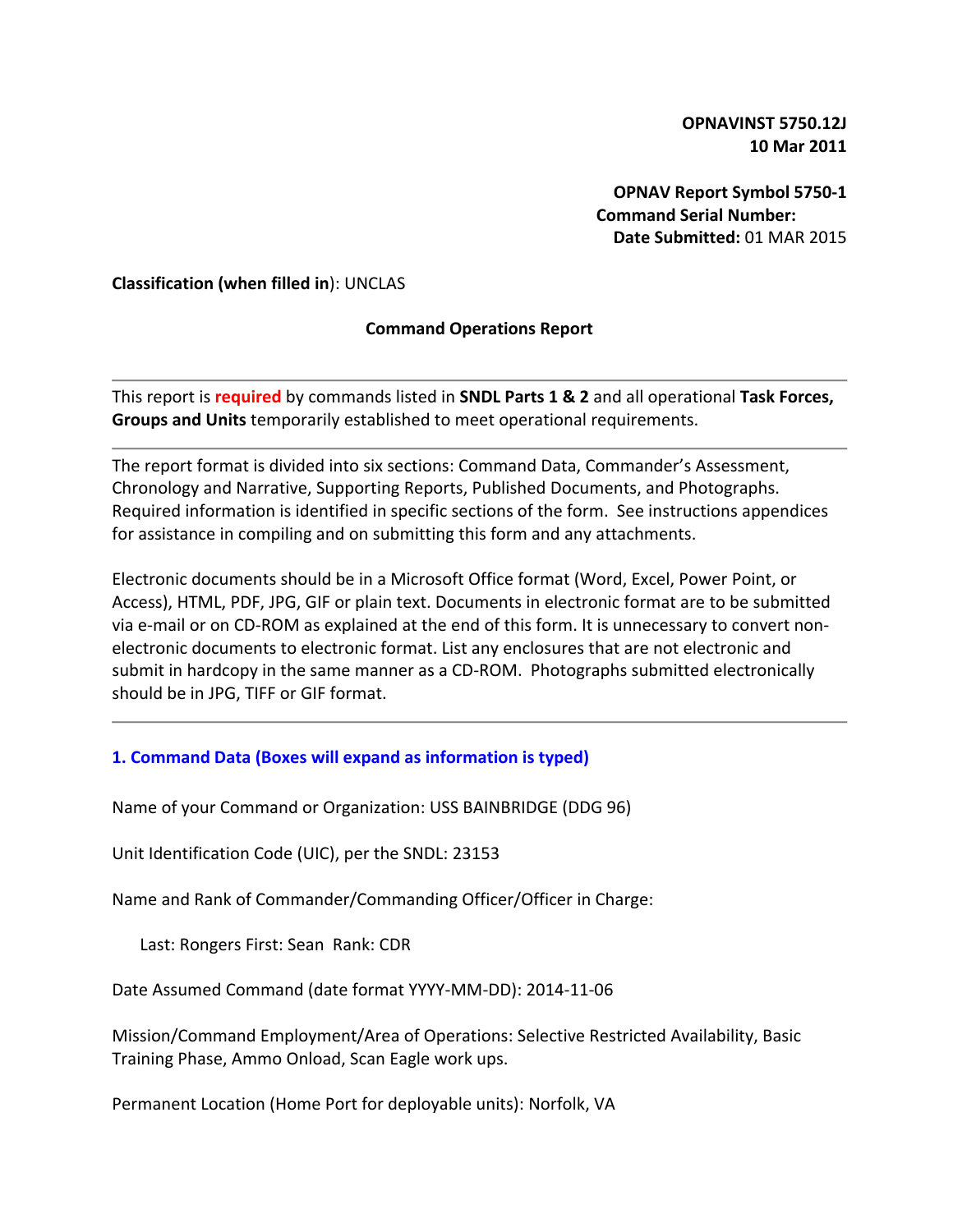Immediate Superior In Command:

Operational: CDS-28

Administrative: CDS-28

Identify your assigned Task Force/Group/Unit name(s) and mission(s). Include OPLAN(s) and or named operations you participated in during Task Force assignment (if applicable): CTF 80/CSG 8

Name(s) of Forces, Commands, Ships, Squadrons or Units assigned or under your operational control (if applicable): N/A

Type and number of Aircraft Assigned and Tail Codes, if applicable: N/A

Commands, Detachments or Units deployed on board or stationed aboard as tenant activities (as applicable): ScanEagle Operations Detachment

Number of Personnel Assigned:

Officers: 35 Enlisted: 285 Civilian: 0

Command Point of Contact (required entry, complete in full):

| Name: LT                                         |
|--------------------------------------------------|
| Job Title/Office Code: Navigator                 |
| $E$ -mail:                                       |
| Phone number(s):                                 |
| Command Mailing Address: USS Bainbridge (DDG 96) |
| FPO AE 09565-1303                                |

### **2. Commander's Assessment**

BAINBRIDGE performed exceptionally well at all tasks during CY14. The ship continues to remain on the top of the list for one of the highest average operational tempos in the fleet. After a return from an independent seven-month deployment, and with minimal rest and relaxation time for my crew, BAINBRIDGE immediately conducted a weapons onload and underway demonstrations. The following five-month SRA included various entities with conflicting objectives and strict timelines which my crew successfully managed.

BAINBRIDGE completed a condensed Basic Phase Certification and INSURV assessment timeline with a positive attitude and exceeded all waterfront standards. I am proud to say that morale has never been higher and that I have had no major incidents this year. With all training and material requirements complete, my ship is now ready to deploy at a moment's notice to support all national tasking.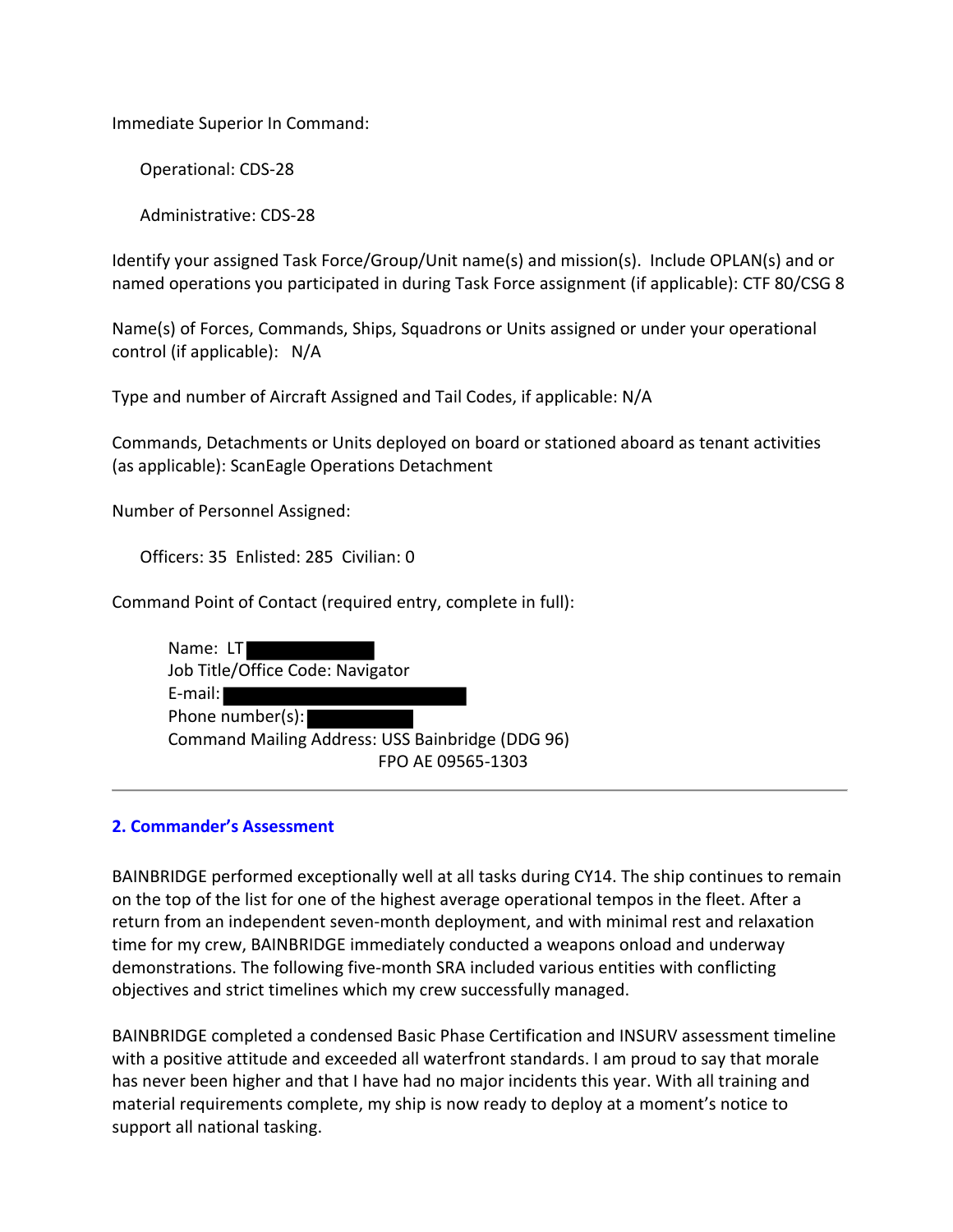# **3. Chronology**

| 01-03 JAN          | Inport Rota, Spain (Port Visit, painting and preservation prior to return to    |
|--------------------|---------------------------------------------------------------------------------|
|                    | home port)                                                                      |
| 04 JAN             | Underway, Eastern Atlantic                                                      |
| 05 JAN             | Inport Funchal, Portugal (BSF)                                                  |
| 06-14 JAN          | Underway, trans-Atlantic voyage                                                 |
| 14 JAN             | Return to homeport from a seven month Independent deployment                    |
| 14-10 FEB          | Inport Norfolk, VA                                                              |
| 03-07 FEB          | Inport Yorktown, VA                                                             |
| 08-10 FEB          | Underway, VCOA (READ-E 3 Material Demonstrations)                               |
| 10 FEB - 22 JUN    | Inport Norfolk, VA (MHI Shipyard, SRA)                                          |
| 05-09 MAY          | <b>Command Physical Readiness Test</b>                                          |
| 16 MAY             | Crew Move Aboard                                                                |
| 23 MAY             | <b>AEGIS Light Off</b>                                                          |
| 02-06 JUN          | Engineering Readiness Assessment Team (ERAT) evaluation                         |
| 09-13 JUN          | Light Off Assessment                                                            |
| 16-17 JUN          | <b>Crew Certification</b>                                                       |
| <b>19 JUN</b>      | <b>Dock Trials</b>                                                              |
| 20 JUN             | Search and Rescue Certification                                                 |
| 22-25 JUN          | Underway, VCOA, Sea Trials                                                      |
| 23 JUN             | Ammo Onload                                                                     |
| 25 JUN             | RAS w/USNS ARCTIC                                                               |
| 26 JUN - 20 JUL    | Inport Norfolk, VA                                                              |
| 30 JUN - 18 JUL    | 4A2 CMAV                                                                        |
| 02 JUL             | SLQ-32 V6 Installation complete                                                 |
| 07-11 JUL          | <b>Aviation Certification</b>                                                   |
| 17 JUL             | Ammo Onload                                                                     |
| 21 JUL - 14 JAN 15 | <b>Basic Training Phase</b>                                                     |
| 21-27 JUL          | Underway, VCOA (TYCOM Sea Trials, SLQ-32 V6 evaluation, CORTRAMID,<br>READ-E 5) |
| <b>21 JUL</b>      | RAS w/USNS ARCTIC                                                               |
| 22 JUL             | <b>MOB-N Certification</b>                                                      |
| 28 JUL - 01 AUG    | Inport Yorktown, VA (Self-defense Ammo Onload)                                  |
| 02-21 AUG          | Inport Norfolk, VA (4A3 CMAV)                                                   |
| 04 AUG             | <b>Hull Cleaning</b>                                                            |
| <b>11 AUG</b>      | <b>Explosive Safety Certification</b>                                           |
| 18 AUG             | <b>FSO-M Certification</b>                                                      |
| 22-29 AUG          | Underway, VCOA (MOB-D and MOB-S 1.3A events)                                    |
| 25 AUG             | <b>AIR Certification</b>                                                        |
| 30 AUG - 14 SEP    | Inport Norfolk, VA (4A3 CMAV Extension)                                         |
| 06-12 SEP          | Scan Eagle A-Kit install                                                        |
| 15-19 SEP          | Underway, VCOA (MOB-S, MOB-E, 1.3B events)                                      |
|                    |                                                                                 |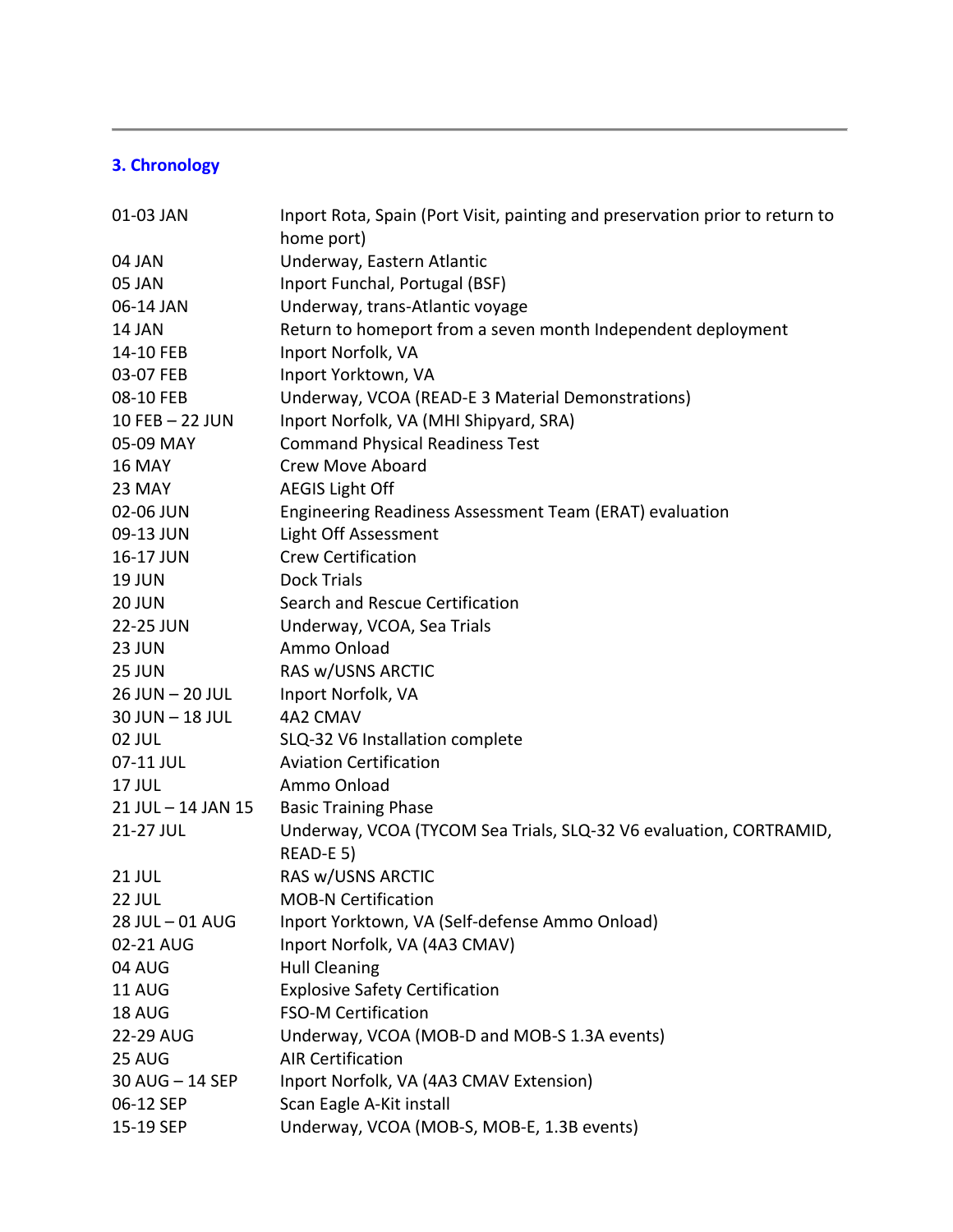| <b>15 SEP</b>   | TOWEX w/ USS LABOON (DDG 58)                                            |
|-----------------|-------------------------------------------------------------------------|
| <b>18 SEP</b>   | RAS w/USNS KANAWHA                                                      |
| 20-28 SEP       | Inport Norfolk, VA (Scan Eagle A-kit install, CSRAT, IRAT)              |
| <b>24 SEP</b>   | <b>Medical Readiness Assessment</b>                                     |
| 29 SEP-03 OCT   | Underway, VCOA (IRAT, MOB-D 1.4 events)                                 |
| <b>29 SEP</b>   | TOWEX w/ USS GONZALEZ (DDG 66)                                          |
| 02 OCT          | RAS w/USNS WILLIAM MCCLEAN                                              |
| 03 OCT          | <b>MOB-D Certification</b>                                              |
| 04-13 OCT       | Inport Norfolk, VA (Scan eagle A-kit install)                           |
| 14-17 OCT       | Underway, VCOA (READ-E 6 Material Inspection, IRAT, CSRAT)              |
| <b>14 OCT</b>   | RAS w/USNS WILLIAM MCCLEAN                                              |
| 18 OCT - 16 NOV | Inport Norfolk, VA (Scan Eagle A-kit and B-kit installs, 5A1 CMAV)      |
| 20-31 OCT       | <b>Navigation Certification</b>                                         |
| <b>22 OCT</b>   | Chief of Naval Operations Visit (SLQ-32 and AEGIS integration tour)     |
| 27-31 OCT       | <b>Command Physical Readiness Test</b>                                  |
| 27-30 OCT       | <b>Supply Management Certification</b>                                  |
| <b>28 OCT</b>   | Medical Readiness Inspection, AT Certification                          |
| 28-31 OCT       | <b>Cyber Readiness Evaluation</b>                                       |
| 03-05 NOV       | Industrial Hygiene Survey                                               |
| <b>06 NOV</b>   | Change of Command at Naval Station Norfolk, Pier 7 Berth 2. CDR David J |
|                 | Pearson relieved by CDR Sean Rongers.                                   |
| 12-13 NOV       | AW/SW/CRY/EW 2.1 Scenarios                                              |
| <b>13 NOV</b>   | <b>Command Holiday Party</b>                                            |
| 17-21 NOV       | Underway, VCOA (AW/SW/CRY/EW 2.3A events, Navigation Certification)     |
| <b>20 NOV</b>   | RAS w/USNS JOHN LENTHAL                                                 |
| <b>21 NOV</b>   | <b>MOB-E Certification</b>                                              |
| 22 NOV - 04 DEC | Inport Norfolk, VA                                                      |
| <b>26 NOV</b>   | <b>3M Certification</b>                                                 |
| 02 DEC          | Ammo Onload                                                             |
| 05-12 DEC       | Underway, VCOA/Bahamas (AUTEC, SSRNM range, USW testing, Scan           |
|                 | Eagle WOWU)                                                             |
| 09 DEC          | <b>USW Certification</b>                                                |
| <b>11 DEC</b>   | RAS w/USNS WILLIAM MCCLEAN                                              |
| 13 DEC - 11 JAN | Inport Norfolk, VA (5A2 CMAV)                                           |
| 13 DEC - 02 JAN | Pre Operational Movement stand down/leave periods                       |
| <b>19 DEC</b>   | <b>STW and CCC Certifications</b>                                       |
|                 |                                                                         |

### **Narrative**

BAINBRIDGE returned from a seven month independent deployment to begin the new year. After a brief crew rest period, BAINBRIDGE unloaded all ammunition and missiles at Yorktown to prepare to go into the MHI shipyards in downtown Norfolk, VA. BAINBRIDGE conducted a routine five month Selective Restricted Availability and received routine maintenance and repairs, and an upgraded SLQ-32 V6 installation.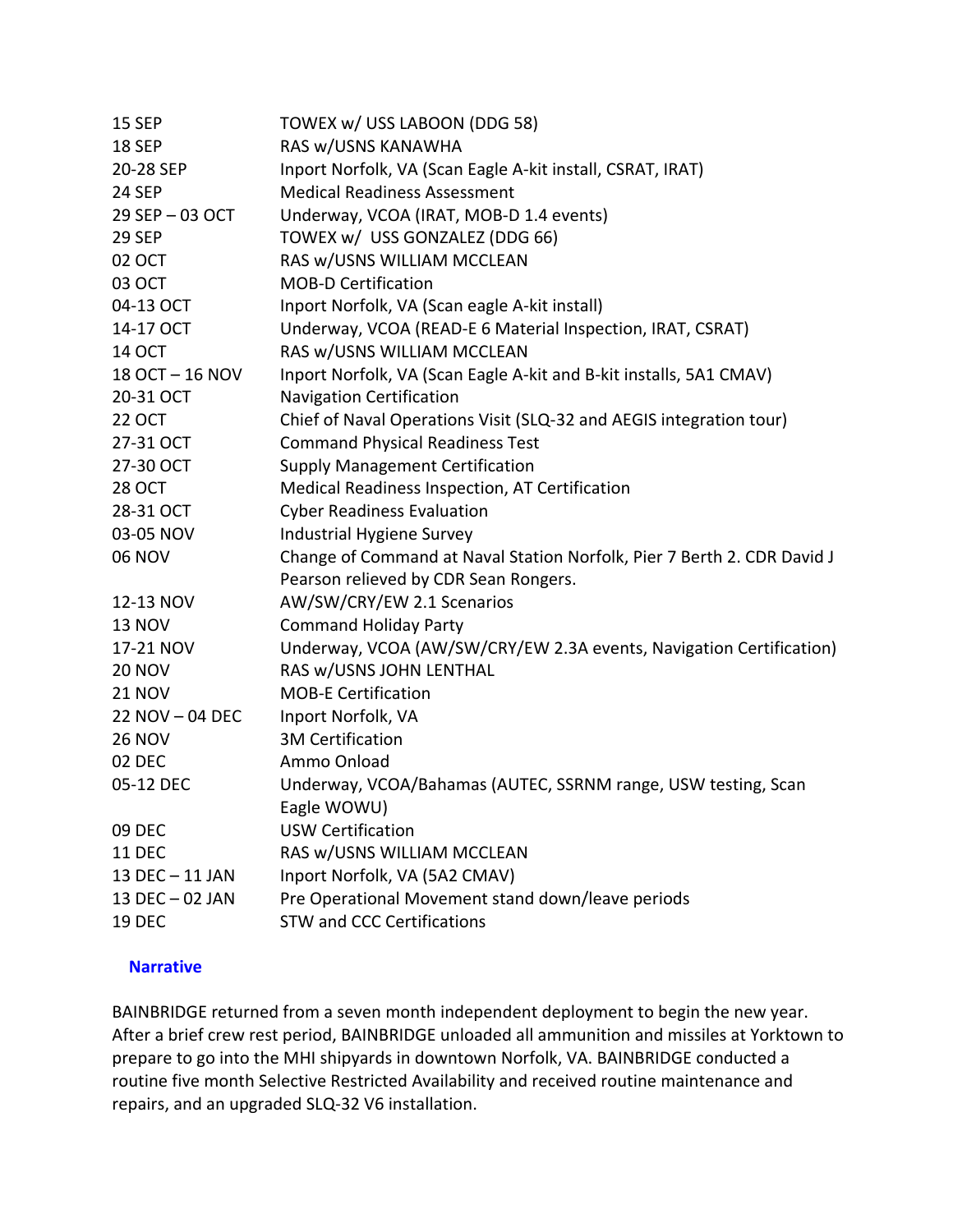After Sea Trials, BAINBRIDGE started the Basic Training Phase and received timely certifications in SAR and MOB-N. Numerous underway periods for the next six months were conducted in support of ATG requirements and unit level training. Four CMAVs were completed between underways, which included a Scan Eagle installation, training events and certifications for all warfare areas, and critical repairs prior to upcoming certifications.

BAINBRIDGE conducted a Change of Command on 06 November, with CDR Sean Rongers relieving CDR David Pearson. BAINBRIDGE then concluded the year with a highly successful SSRNM and AUTEC testing in the Tongue of the Ocean, Bahamas. The ship has been preparing for SURFLANT's READ-E 7 and INSURV material inspections for months and will complete them in late January.

# **4. Supporting Reports (Refer to specific guide for Ship/Shore/Aviation or Fleet Command)**

N/A

# **5. Published Documents**

Attached documents SEPCOR include Welcome Aboard pamphlet, Change of Command Pamphlet, and 2014 Deployment Cruise Book. CO biography attached in email

### **6. Photographs**

Attached in email

### **Submit this Command Operations Report as follows:**

Via e-mail, to email address: archives@navy.mil

Place any attachments too large for transmission via e-mail on CD-ROM and send by an approved commercial courier, such as FEDEX or UPS. Check CDs for readability before submission to guard against corruption. Forward paper records included as attachments in the same manner. **Do not forward Command Operations Reports via U.S. mail, as all mail addressed to the Naval History and Heritage Command is irradiated and will result in destruction of discs and damage to paper enclosures.** Address all shipments to:

Naval History and Heritage Command Attn: (Ships History/Aviation History/Operational Archives)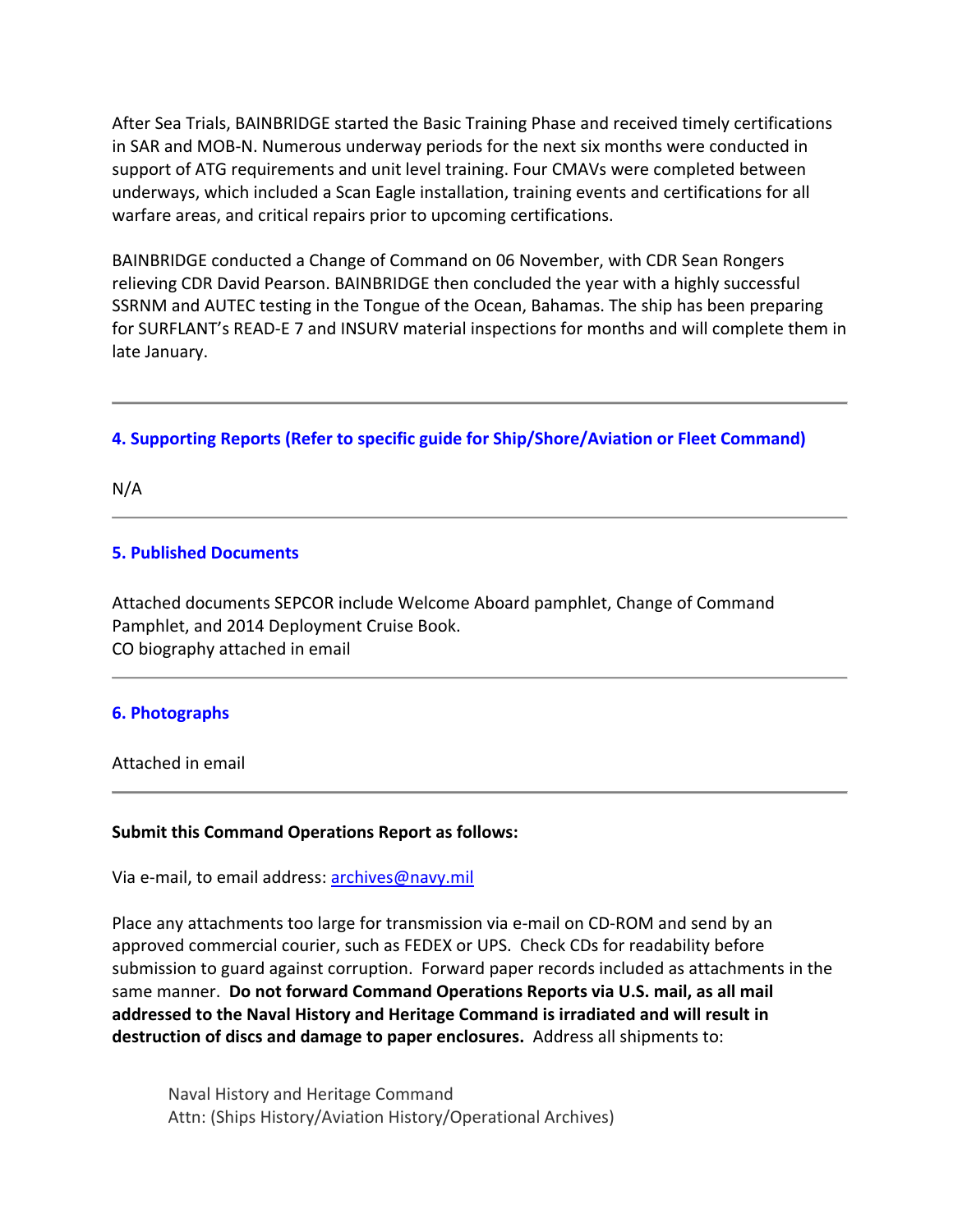805 Kidder Breese Street, SE Washington Navy Yard, DC 20374-5060

Submit **Confidential and Secret** Command Operations Reports electronically via SIPR-net e-mail to: archives@navy.smil.mil

Place any **classified** attachments too large for transmission via e-mail on CD-ROM and send by an approved commercial courier, such as FEDEX or UPS. Check CDs for readability before submission to guard against corruption. Forward classified paper records included as attachments in the same manner. **Do not send attachments to the Command Operations Report via U.S. mail, as all mail addressed to the Naval History and Heritage Command is irradiated and will result in destruction of discs and damage to paper enclosures.** Ensure all items are properly marked and wrapped. Address all shipments to:

Naval History and Heritage Command Attn: (Ships History/Aviation History/Operational Archives)\* 805 Kidder Breese Street, SE Washington Navy Yard, DC 20374-5060

Forward Command Operations Report enclosures containing **Top Secret** via courier to:

405130-BA 33 NHC/AR Washington, DC

Forward Command Operations Report enclosures containing **Sensitive Compartmented Information (SCI)** via courier to:

449354-BA 31 ONI/Suitland, MD

The inner wrapper should read: ONI Historian, ONI-ODB EXT 2975

Telephone numbers for the ONI Historian are DSN 659-4488/5901, Commercial (301) 669- 4488/5901.

\* The attention line should read **Ships History** for all ships, **Aviation History** for all air/aviation commands, and **Operational Archives** for all other commands.

For electronic submissions or questions concerning the completion or submission of reports contact the following NHHC offices:

- Ships: shiphistory@navy.mil COM 202-433-3224; DSN 94-288-3224
- Aviation: aviationhistory@navy.mil COM 202-433-3224; DSN 94-288-3224
- Fleet and Shore Commands: archives@navy.mil COM 202-433-3224; DSN 94-288-3224